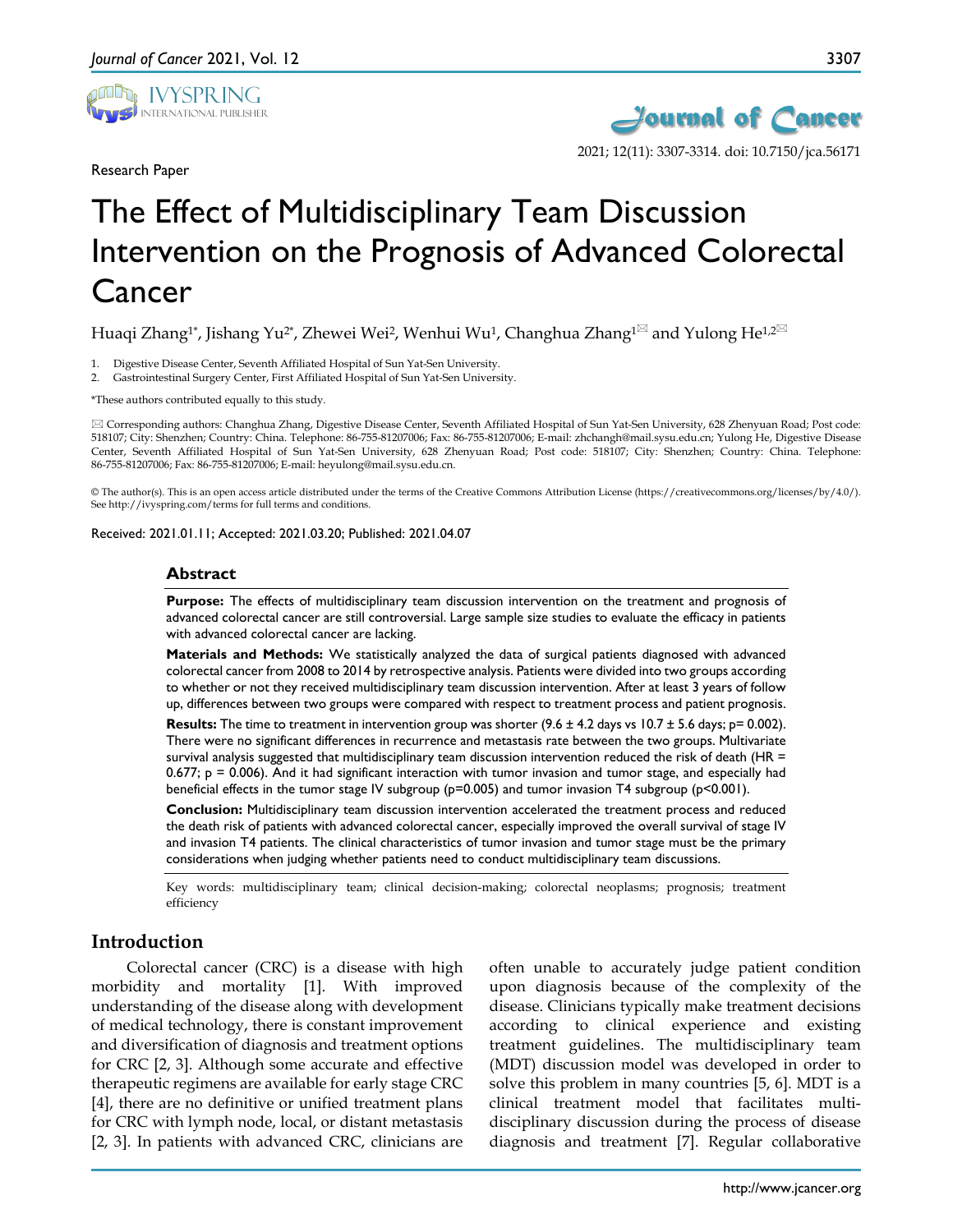discussion of experts in many disease-related disciplines allows for improved accuracy of CRC diagnoses and also provides an avenue to make suggestions during the treatment process [8]. MDT facilitates professional discussion and evaluation for many aspects of the clinical decision-making process for malignant disease, such as disease diagnosis, preoperative evaluation, preoperative treatment, operation scheme, and postoperative treatment [9, 10]. Multiple disciplines participate in the patient treatment process to accurately judge the patient's condition and formulate a treatment plan in line with individual patient characteristics, such that patients are able to achieve a better prognosis.

MDT has been used in the treatment of CRC, and studies have shown that the MDT model benefits CRC patients for many reasons. First, MDT speeds up the treatment process for patients with CRC. The use of MDT intervention during clinical diagnosis and treatment improves the efficiency of initial disease assessment across several departments, shortens the time from definitive diagnosis to first treatment, and increases the overall efficiency of the patient treatment process [11]. However, some studies have shown that the introduction of MDT prolongs the time for patients to receive treatment, although this remains controversial [12]. Second, MDT intervention influences physician choice of therapeutic schedule. The results of some studies show that after MDT, 13-29% of patients changed their original treatment plan, including their adjuvant treatment plan and operation plan; in these cases, the main factors affecting the choice of treatment plan were the re-evaluation of imaging results and tumor conditions [7, 13, 14]. Finally, MDT improves the prognosis of CRC patients and also increases the overall survival and progression-free survival of patients. For patient cases that underwent MDT review and according treatments, survival rate was significantly improved [15, 16]. Furthermore, a study by Chien-Hsin Chen also confirmed that MDT improves 3-year survival of CRC patients with hepatic metastasis or pulmonary metastasis [17].

However, there is a lack of clinical data with a large sample size to evaluate the overall effect of MDT intervention in patients with advanced CRC. Moreover, there is no unified conclusion on the efficiency of MDT or the effect of MDT on the prognosis of patients with advanced CRC. Thus, the purpose of this study was to retrospectively analyze clinical data from patients with advanced CRC with or without MDT intervention to further clarify the effects of MDT on the treatment and prognosis of advanced CRC.

# **Materials and Methods**

## **Clinical Data**

We retrospectively analyzed clinical data from patients with advanced CRC (stage III and stage IV, according to AJCC/TNM staging 8th edition). All patients were newly diagnosed between January 2008 and December 2014 at the same hospital. The patients received surgical treatment and perioperative treatment by the same medical team at the same hospital where they were diagnosed. All patients must be followed up for at least 3 years and had complete follow-up records. We excluded patients with extensive systemic metastasis that could not be treated surgically, patients with malignant tumors in other organs, patients who received postoperative adjuvant therapy in other hospitals, and patients who underwent emergency surgery. Patients were divided into an MDT group and a non-MDT group; patients in the MDT group chose a treatment plan according to the results of an MDT discussion, whereas the treatment plan for patients in the non-MDT group was determined by a physician according to treatment guidelines and clinical treatment experience. The demographic data and clinical indexes, including gender, age, tumor location, tumor pathological classification, differentiation degree, depth of invasion, tumor histological stage (according to AJCC/TNM staging 8th edition) and serum tumor markers carcinoembryonic antigen (CEA) and carbohydrate antigen 19-9 (CA 19-9) were analyzed. In addition, we statistically analyzed treatmentrelated indicators such as period between the dates of hospital admission and having surgery, mode of operation and number of regional lymph nodes metastasis to determine the effect of MDT on patient treatment. Ethical committees of the Seventh Affiliated Hospital of Sun Yat-sen University approved this study and approved the application for exemption from informed consent (KY-2020-024-01). The whole study complied with the requirements of the Declaration of Helsinki.

## **Multidisciplinary Team Discussion Intervention**

We held MDT discussions regularly each Monday since 2012. All patients who were initially diagnosed with clinical stage III or stage IV CRC would have MDT discussion immediately following the diagnosis, and MDT would be continued until the patients completed the entire treatment process. Patients were informed before MDT discussions, and they had right to refuse to accept MDT discussion. The MDT discussion provided decision-making suggestions on patient condition, preoperative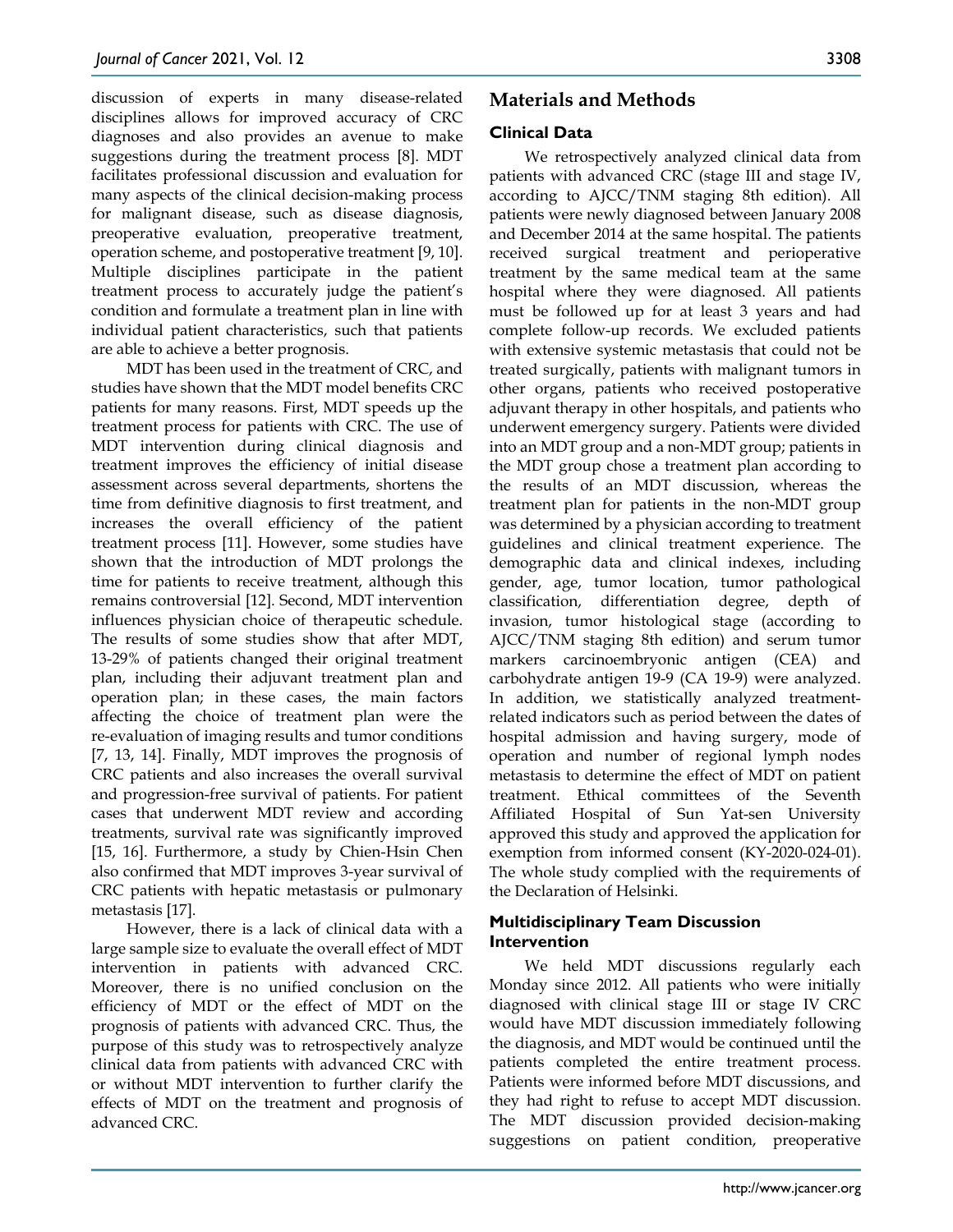treatment, operation scheme, and postoperative adjuvant treatment. The MDT discussion was led by the attending physician of the surgical treatment department; the imaging department, the oncology department, the anesthesiology department, the operating room, the radiotherapy department, and other disease-related departments participated in the discussion. If necessary, the liver surgery department, the thoracic surgery department, and other relevant departments were also invited to participate in the discussion. After the discussion, the attending physicians in the surgical treatment department would summarize the results of the discussion. These attending physicians were responsible for implementing the relevant treatment plan in a manner that strictly adhered to the results of the MDT discussion.

### **Follow up**

Patient follow ups were scheduled every 3 months during the first year, every 6 months during the second year, and once per year thereafter. The patients were asked to have regular examinations of serum tumor markers, chest and abdominal enhanced CTs, pelvic MRIs, endoscopies, and other related examinations. This study included follow up data through December 2017.

### **Statistical analysis**

Rank sum test was used for rank data, chi-square test was used for fixed type variables, and the t-test was used for statistical analysis of quantitative continuous variables. The Kaplan-Meier method and log-rank test were used to compare overall survival between two groups. Hazard ratio (HR) and 95% CI for HR were used to evaluate the effect of MDT intervention on the risk of death by Cox proportional hazard (PH) model analyses, with all variables conforming to PH assumption. To more accurately evaluate the effect of MDT intervention on the overall survival of patients, we further adopted multivariate Cox proportional hazard model analyses to adjust for existing and potential confounding factors. We established adjusted models to evaluate the effect strength of covariates. The adjustment order was determined according to the influence degree of the confounding factors on HR, which also reflected the different influence degrees of different confounding factors on the results. The uncorrected model did not adjust for confounding factors; the basic adjusted model adjusted the age variable and gender variable; the adjusted model 1 was additionally adjusted the tumor invasion variable; the adjusted model 2 was additionally adjusted tumor invasion, tumor stage, pathological type, and differentiation degree; and the

adjusted model 3 was additionally adjusted all possible variables, including tumor invasion, tumor stage, pathological type, differentiation degree, tumor location and radical resection. We next performed subgroup analyses to estimate the correlation between MDT intervention and overall survival of all advanced CRC patients by covariates, including age, gender, tumor invasion, tumor stage, pathological type, differentiation degree, tumor location and radical resection. P for interaction of binary variables were tested by Cox regression model, p for interaction of polytomous variables were tested by likelihoodratio test. Subgroup analyses were performed using the adjusted model 3. An inspection level  $\alpha$  = 0.05, p < 0.05 was defined as statistically significant. SPSS 23.0 (IBM, Armonk, NY, USA) was used for statistical analysis of data.

# **Results**

## **Demographic data and baseline clinical characteristics of patients**

According to the study criteria, a total of 879 patients with CRC were included in this study; 473 patients were in the MDT group and 406 patients were in the non-MDT group. Ten patients were lost during the follow up period; the total follow up rate was 98.9%, the average follow up time was  $43.8 \pm 29.5$ months, and the median follow up time was 43.8 months. Since the proportion of variables with theoretical frequency less than five is more than 20%, to meet the application conditions of the chi-square test we combined tumor invasion depth T1 and T2 into the 'T1+T2' variable. Furthermore, for degree of differentiation, we merged 'high differentiated' variable into the 'others' variable. Between the two groups, there were no significant differences in sex, age distribution, tumor location, pathological type, differentiation degree, tumor stage or tumor marker (CA 19-9) (Table 1). In terms of the degree of invasion, the proportion of stage T4 in the MDT group was higher than that in the non-MDT group (80.5% vs 12.8%), whereas the proportion of stage T3 was higher in the non-MDT group  $(78.3\% \text{ vs } 14.0\% \text{; } p \le 0.001)$ . More patients in the non-MDT group had a CEA level  $> 5$  ng/ml (35.3% vs. 43.1%; p = 0.018).

# **Effect of MDT on time to treatment and surgery quality**

The time to treatment (TTT) was the period between the dates of hospital admission and having initial treatment. The average TTT for the MDT group was shorter than that for the non-MDT group  $(9.6 \pm 1)$ 4.2 days vs  $10.7 \pm 5.6$  days, p=0.002). There were no significant differences between the two groups for the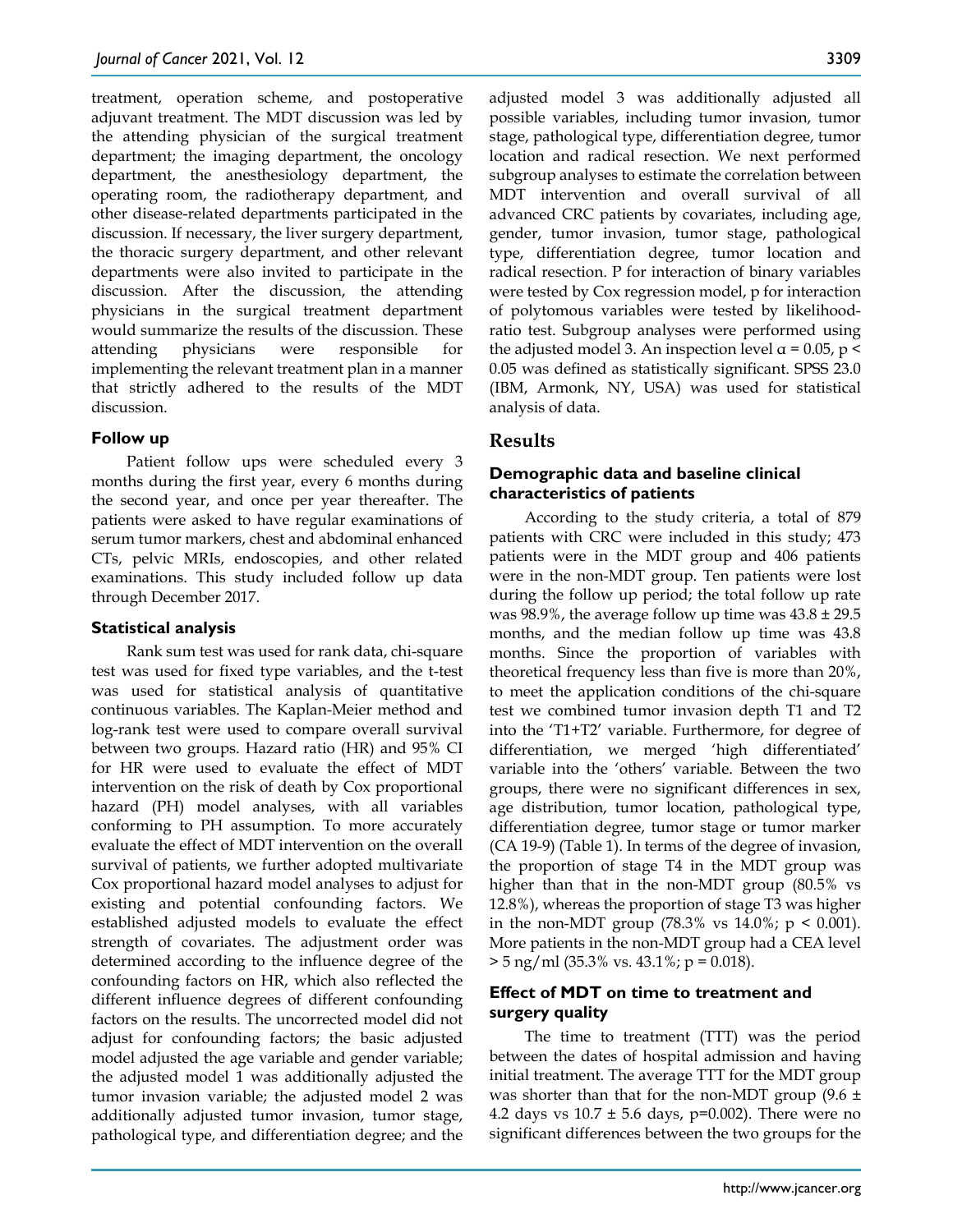proportion of patients who underwent radical surgery or the proportion of patients with rectal cancer who underwent total mesorectal excision (TME). There were also no significant differences between the two groups with respect to the proportion of patients with ≥ 12 regional lymph nodes (RLN; Table 2).

| Variables                     | MDT $(n = 473)$ , | non-MDT $(n=406)$ , | p-value                |
|-------------------------------|-------------------|---------------------|------------------------|
|                               | $n$ (%)           | $n$ (%)             |                        |
| Gender                        |                   |                     | 0.139                  |
| Male                          | 242 (51.2)        | 228 (56.2)          |                        |
| Female                        | 231 (48.8)        | 178 (43.8)          |                        |
| Age (years)                   |                   |                     | 0.169                  |
| $<$ 46                        | 39(8.2)           | 49 (12.1)           |                        |
| 46-60                         | 209 (44.2)        | 171 (42.1)          |                        |
| >60                           | 225(47.6)         | 186 (45.8)          |                        |
| <b>Tumor Location</b>         |                   |                     | 0.420                  |
| Ascending Colon               | 99 (20.9)         | 91 (22.4)           |                        |
| <b>Transverse Colon</b>       | 20(4.2)           | 20(4.9)             |                        |
| Descending Colon              | 164 (34.7)        | 116 (28.6)          |                        |
| Rectum                        | 186 (39.3)        | 176 (43.3)          |                        |
| Multi-source Tumor            | 4(0.8)            | 3(0.7)              |                        |
| Pathological Type             |                   |                     | 0.068                  |
| Villous Adenocarcinoma        | 14(3.0)           | 15(3.7)             |                        |
| Tubular Adenocarcinoma        | 386 (81.6)        | 341 (84.0)          |                        |
| Mucous Adenocarcinoma         | 51(10.8)          | 43 (10.6)           |                        |
| Signet Ring Cell Carcinoma    | 10(2.1)           | 6(1.5)              |                        |
| Others                        | 12(2.5)           | 1(0.2)              |                        |
| <b>Differentiation Degree</b> |                   |                     | 0.433                  |
| Moderately                    | 335(70.8)         | 286 (70.4)          |                        |
| Poorly                        | 131 (27.7)        | 109 (26.8)          |                        |
| Others                        | 7(1.5)            | 11(2.7)             |                        |
| <b>Tumor Invasion</b>         |                   |                     | $< 0.001$ <sup>a</sup> |
| $T1+T2$                       | 26(5.5)           | 36(8.9)             |                        |
| T <sub>3</sub>                | 66 (14.0)         | 318 (78.3)          |                        |
| T <sub>4</sub>                | 381 (80.5)        | 52(12.8)            |                        |
| <b>Tumor Stage</b>            |                   |                     | 0.060                  |
| Ш                             | 337 (71.2)        | 312 (76.8)          |                        |
| IV                            | 136 (28.8)        | 94 (23.2)           |                        |
| <b>Serum Tumor Markers</b>    |                   |                     |                        |
| $CEA$ ( $ng/ml$ )             |                   |                     |                        |
| >5                            | 167(35.3)         | 175 (43.1)          | 0.018a                 |
| $0 - 5$                       | 306 (64.7)        | 231 (56.9)          |                        |
| CA19-9 (U/ml)                 |                   |                     |                        |
| >35                           | 148 (31.3)        | 113 (27.8)          | 0.263                  |
| $0 - 35$                      | 325(68.7)         | 293 (72.2)          |                        |

CEA: carcinoembryonic antigen; CA19-9: carbohydrate antigen 19-9;

a: p<0.05 as statistical significance.

|  |  | Table 2. Quality of colorectal surgery |  |
|--|--|----------------------------------------|--|
|--|--|----------------------------------------|--|

| Variables                | MDT $(n = 473)$ , | non-MDT (n=406), p-value |       |
|--------------------------|-------------------|--------------------------|-------|
|                          | $n$ (%)           | $n$ (%)                  |       |
| <b>Radical Resection</b> |                   |                          | 0.059 |
| Radical Resection        | 400(84.6)         | 361 (88.9)               |       |
| Not Radical Resection    | 73 (15.4)         | 45(11.1)                 |       |
| <b>RLN</b>               |                   |                          | 0.389 |
| $\geq$ 12                | 349 (73.8)        | 289 (71.2)               |       |
| <12                      | 124(26.2)         | 117(28.8)                |       |

MDT: multidisciplinary team; TME: total mesorectal excision; RLN: regional lymph nodes.

#### **Table 3.** Risk of overall survival for MDT intervention

| Adjustment Model            | HR    | 95%CI       | p-value |
|-----------------------------|-------|-------------|---------|
| Unadjusted Model            | 1.091 | 0.900-1.322 | 0.375   |
| <b>Basic Adjusted Model</b> | 1.117 | 0.921-1.354 | 0.263   |
| Adjusted Model 1            | 0.697 | 0.527-0.924 | 0.012a  |
| Adjusted Model 2            | 0.655 | 0.494-0.868 | 0.003a  |
| Adjusted Model 3            | 0.686 | 0.518-0.910 | 0.009a  |

Unadjusted Model: not adjusted for confounding factors;

Basic Adjusted Model: additionally adjusted the age variable and gender variable; Adjusted Model 1: additionally adjusted the age, gender, tumor invasion variable; Adjusted Model 2: additionally adjusted the age, gender, tumor invasion, tumor stage, pathological type, and differentiation degree;

Adjusted Model 3: additionally adjusted all possible variables, including age, gender, tumor invasion, tumor stage, pathological type, differentiation degree, tumor location and radical resection;

CI: confidence interval; HR: hazard ratio; MDT: multidisciplinary team.

a: p<0.05 as statistical significance.

### **Effect of MDT on prognosis of CRC patients**

Three years after operation, there were no significant differences in recurrence or metastasis rates between the two groups (MDT: 50.32% vs non-MDT:  $48.03\%$ ;  $p = 0.499$ ). Due to gradual improvement of the department and MDT system, a higher proportion of T4 patients with poorer prognosis received MDT discussion intervention, which influenced Kaplan-Meier survival curves. The overall survival was analyzed using the Kaplan-Meier method and log-rank test. The results showed that the median overall survival was 53.7 months for the MDT group and 68.4 months for the non-MDT group; the 3-year survival rate was 61.1% for the MDT group and 60.8% for the non-MDT group. There was no significant difference in overall survival between the two groups (p = 0.374). Univariate Cox proportional hazard model analysis indicated that MDT discussion intervention had no significant effect on the death risk of CRC patients ( $p = 0.375$ ). Univariate Cox regression analysis could not eliminate interference of confounding factors, and therefore, we established adjusted models to further clarify confounding factors that may influence the efficacy of MDT. Controlling for variables of tumor invasion, tumor stage, differentiation degree, and pathological type further highlighted the protective effect of MDT, suggesting that the above factors are important and related to the therapeutic effect of MDT (Table 3). Fully adjusted multivariate Cox proportional hazard model analyses suggested that MDT discussion intervention could be used as a protective factor to reduce the risk of death after controlling for all possible confounding factors  $(HR = 0.686; 95\% CI = 0.518-0.910; p = 0.009; Table 4).$ After adjustment, the cumulative survival rate of patients in the MDT group was higher than that in the non-MDT group (Fig. 1).

We used subgroup Cox regression analysis to further evaluate the correlation between covariates and the effect of MDT discussion intervention on the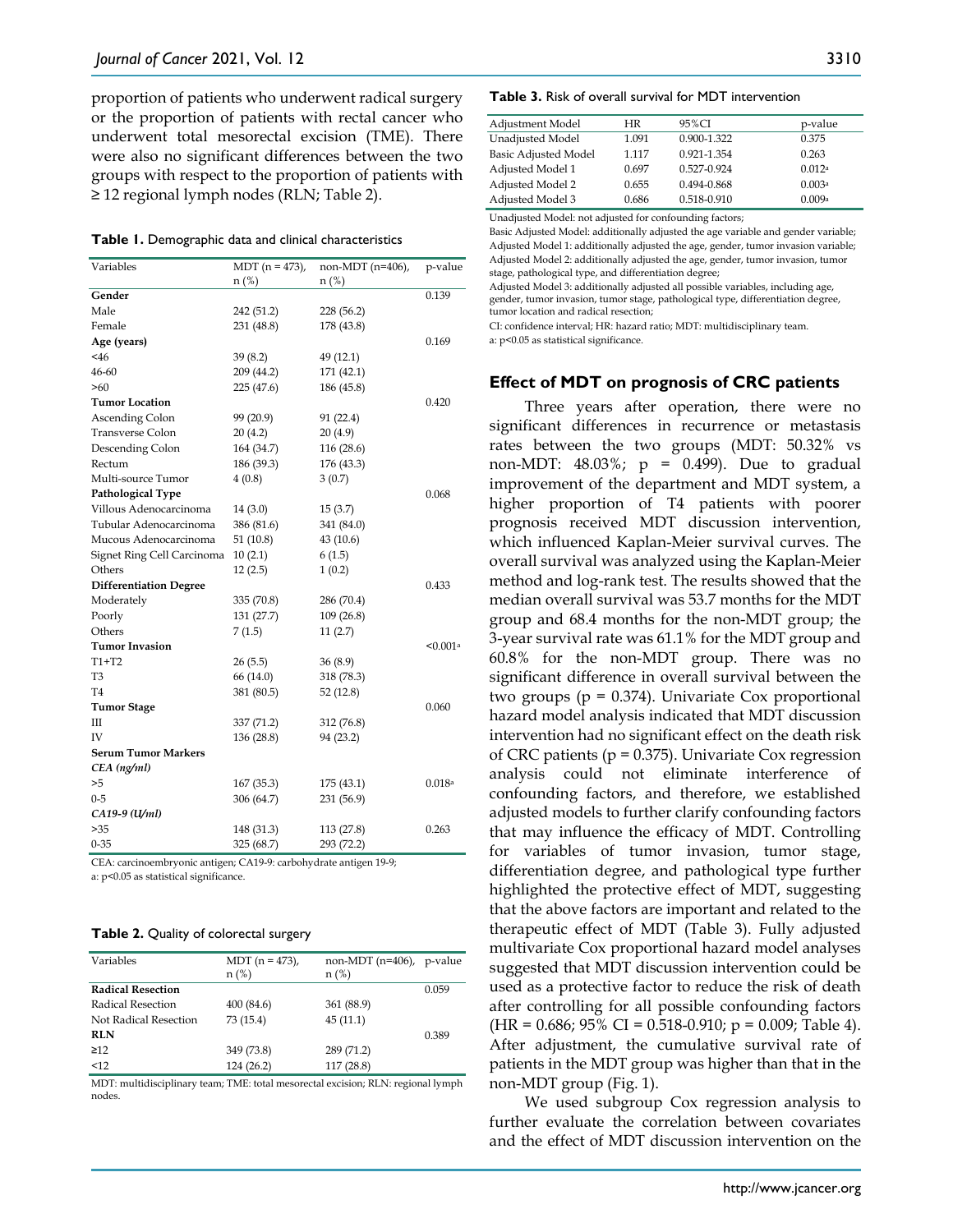risk of death in all advanced CRC patients. The results suggested that some covariates had no significant correlation with MDT discussion intervention including age ( $\Delta df=1$ ,  $\Delta \chi^2=0.317$ , p>0.05), gender (p = 0.455), tumor location ( $Δdf=1$ ,  $Δχ²=0.277$ , p>0.05), degree of differentiation ( $Δdf=1$ ,  $Δχ²=3.741$ , p>0.05), radical resection groups ( $p = 0.257$ ) or pathological type (Δdf=1, Δχ2=0.752, p>0.05). In contrast, tumor invasion ( $\Delta$ df=1,  $\Delta$ χ<sup>2</sup>=8.478, p<0.05), tumor stage (p = 0.005) did show significant correlation with MDT discussion intervention, and therefore, may affect the effect strength of MDT discussion intervention (Table 5). Further, the Kaplan-Meier method and Log-rank test was used to analyze these two groups of data with statistical differences, and the results showed that MDT discussion intervention had significant influence on the overall survival of T4 ( $p < 0.001$ ) and stage IV ( $p = 0.005$ ) CRC patients (Fig. 2, Table S1).

**Table 4.** Fully adjusted multivariate COX proportional hazard model analyses of overall survival

| Variables                  | HR    | 95%CI        | P-value  |
|----------------------------|-------|--------------|----------|
| Group                      |       |              |          |
| non-MDT                    | 1.000 |              |          |
| <b>MDT</b>                 | 0.686 | 0.518-0.910  | 0.009a   |
| Age (years)                |       |              |          |
| <46                        | 1.000 |              |          |
| 46-60                      | 0.878 | 0.630-1.224  | 0.444    |
| >60                        | 1.195 | 0.863-1.655  | 0.284    |
| Gender                     |       |              |          |
| Male                       | 1.000 |              |          |
| Female                     | 0.855 | 0.704-1.040  | 0.117    |
| <b>Tumor Invasion</b>      |       |              |          |
| $T1+T2$                    | 1.000 |              |          |
| T3                         | 1.997 | 1.190-3.350  | 0.009a   |
| T4                         | 2.994 | 1.735-5.165  | < 0.001a |
| <b>Tumor Stage</b>         |       |              |          |
| Stage III                  | 1.000 |              |          |
| Stage IV                   | 1.780 | 1.401-2.261  | < 0.001a |
| Degree of Differentiation  |       |              |          |
| Moderately Differentiated  | 1.000 |              |          |
| Poorly Differentiated      | 1.541 | 1.242-1.912  | < 0.001a |
| Others                     | 1.069 | 0.551-2.074  | 0.843    |
| <b>Tumor Location</b>      |       |              |          |
| Ascending Colon            | 1.000 |              |          |
| <b>Transverse Colon</b>    | 0.912 | 0.549-1.515  | 0.722    |
| Descending Colon           | 1.002 | 0.764-1.314  | 0.987    |
| Rectum                     | 1.361 | 1.056-1.753  | 0.017a   |
| Multi-source Tumor         | 0.817 | 0.278-2.405  | 0.714    |
| <b>Radical Resection</b>   |       |              |          |
| Not                        | 1.000 |              |          |
| Yes                        | 0.258 | 0.195-0.343  | < 0.001a |
| Pathological Type          |       |              |          |
| Villous Adenocarcinoma     | 1.000 |              |          |
| Tubular Adenocarcinoma     | 1.709 | 0.901-3.241  | 0.101    |
| Mucous Adenocarcinoma      | 2.010 | 1.005-4.019  | 0.048a   |
| Signet Ring Cell Carcinoma | 4.633 | 1.957-10.970 | < 0.001a |
| Others                     | 1.917 | 0.711-5.171  | 0.198    |

MDT: multidisciplinary team; HR: hazard ratio; CI: confidence interval. a: p<0.05 as statistical significance.



**Figure 1.** MDT-related multivariate COX proportional hazard model analyses. The overall cumulative survival rate in MDT group was higher than that in non-MDT group (p=0.009). MDT: multidisciplinary team.

**Table 5.** HR of MDT on overall survival of different subgroups

| HR    | 95%CI       | p for Interaction |
|-------|-------------|-------------------|
| 1.031 | 0.772-1.378 | > 0.05            |
| 0.865 | 0.591-1.266 | 0.455             |
| 0.591 | 0.395-0.884 | < 0.05a           |
| 0.568 | 0.384-0.840 | 0.005a            |
| 0.640 | 0.461-0.889 | > 0.05a           |
| 0.996 | 0.847-1.172 | >0.05             |
| 1.306 | 0.823-2.073 | 0.257             |
| 0.715 | 0.525-0.975 | >0.05a            |
|       |             |                   |

Subgroup analyses were performed with adjusted model 3;

MDT: multidisciplinary team; HR: hazard ratio; CI: confidence interval.

a: p<0.05 as statistical significance.

### **Discussion**

In this study, we used a retrospective method to compare clinical treatment and prognosis of a large sample of CRC patients who were treated with or without the use of MDT discussion intervention. There were no significant differences in demographic data or basic clinical indexes between the MDT and non-MDT groups, and had the same surgery quality of two groups. Moreover, there were no significant differences in prognosis-related indexes between the two groups, including overall survival rate, recurrence and metastasis rate. A univariate Cox regression analysis showed that MDT discussion intervention did not affect overall survival for all patients. However, upon eliminating the interference of confounding factors by multivariate Cox regression analysis, the protective effects of MDT intervention on overall survival became apparent. Further subgroup analyses indicated that tumor invasion, tumor stage were the main covariates affecting the efficacy of MDT. MDT discussion intervention had a protective effect on patients in the tumor stage IV subgroup and tumor invasion T4 subgroup.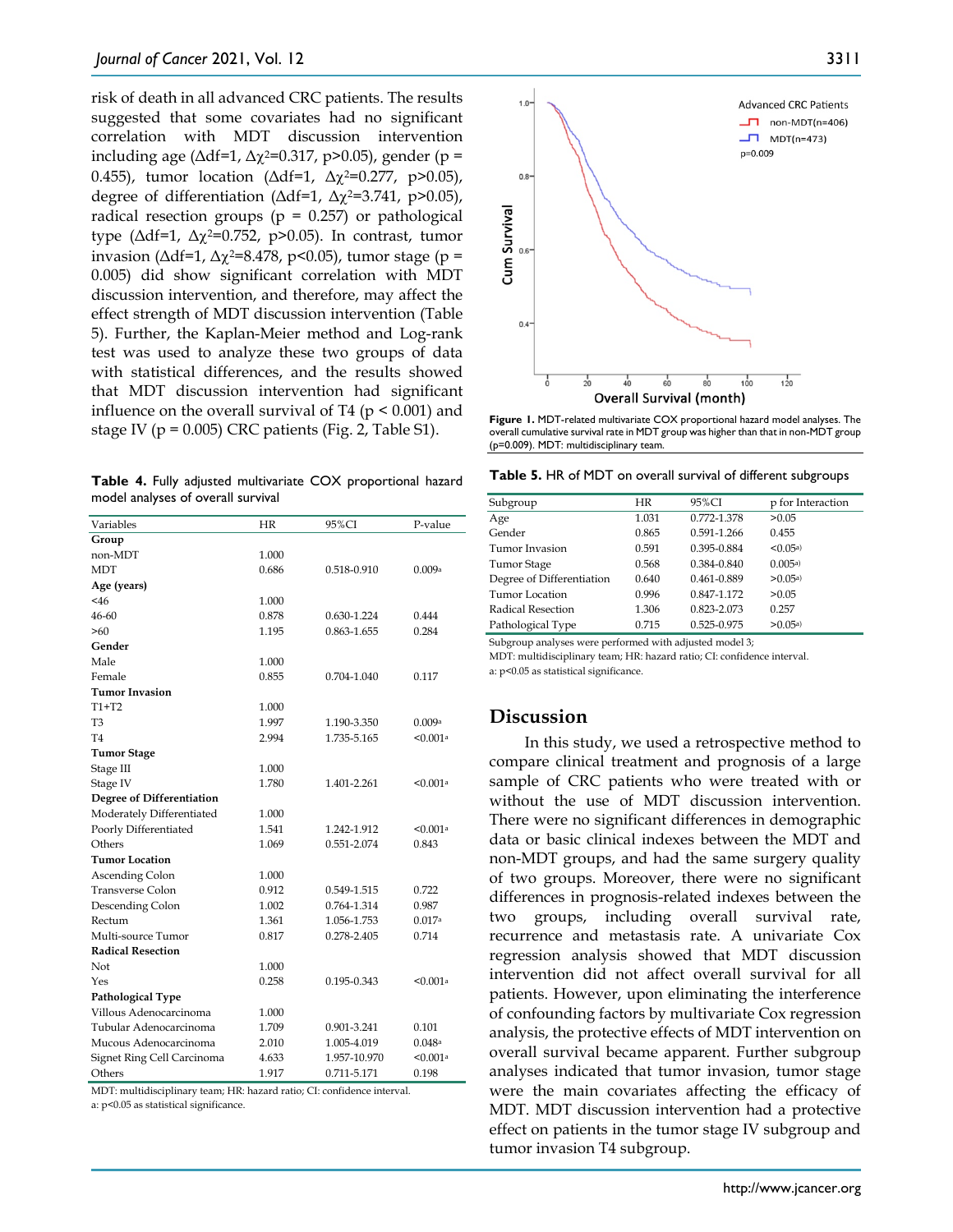

(p<0.001) and stage IV subgroup (p=0.005). MDT: multidisciplinary team; CRC: colorectal cancer.

The effect of MDT discussion intervention on the efficiency of the treatment process is a primary concern for many physicians, who fear that multiple MDT discussions may delay treatment for patients with CRC. However, MDT discussion intervention during the process of clinical diagnosis and treatment has been shown to improve treatment efficiency [18], increase the efficiency of multiple departments assessing patient condition before treatment, and shorten the time from definitive diagnosis to first treatment [11]. The results of our study, which are consistent with the conclusions of other researchers, demonstrate that use of the MDT model throughout the entire process of CRC diagnosis and treatment shortens the duration of the time to initial treatment. There was no significant difference in the quality of operation between the two groups. However, due to the improvement of surgical technology and equipment, the quality of operation is not a main factor affecting the prognosis of patients.

The positive effect of MDT on the survival of patients with CRC remains controversial [19]. Munro et al. reported that the survival rate of patients was significantly improved if they were diagnosed and treated after MDT discussion intervention (63.1% vs 48.2%), and MDT reduced the risk of death as an independent risk factor [16]. Another previous study reported that 3-year overall survival rates in CRC and hepatic metastasis patients with or without MDT intervention were 48.75% and 24.21%, respectively [17]. The results of our study show a similar trend as the published literature. Our study suggests that, as an independent protective factor, MDT can reduce the risk of death from colorectal cancer. The risk of death in patients after MDT discussion intervention is 0.677 times lower than that in patients who did not receive MDT discussion intervention. However, the overall

survival of advanced CRC patients involves a variety of factors and the target population of MDT applications remains unclear. Yueh-Han Hsu et al. [20] reported that in CRC, the HR with MDT intervention was 0.93 in patients with stage III CRC and 0.88 in patients with stage IV CRC. MDT had less of an effect on the risk of death in patients with stage III CRC. However, the resection rate of liver metastases in patients with stage IV CRC increased from 19.6% to 35.2%, the resection rate of pulmonary metastases increased from 12.4% to 14.3%, and the 3-year survival rate of patients with stage IV CRC increased from 25.6% to 38.2% [21]. The results of a study from van der Vlies et al. [22] show that perioperative MDT can reduce the incidence of postoperative complications in frail colorectal cancer patients with elderly age and many underlying diseases, but it cannot effectively prolong overall survival time. Moreover, another study has shown that adjuvant chemotherapy regimens and radical resection rates are risk factors that affect the risk of death after MDT [23]. According to our subgroup analyses, the efficacy of MDT intervention was mainly affected by tumor invasion and tumor stage. MDT had a protective effect in the tumor stage IV subgroup and also in the tumor invasion T4 subgroup. This emphasizes the need to primarily consider the clinical characteristics of tumor invasion and tumor stage in the process of MDT.

There are some limitations to this study. First, we mainly analyzed the data through retrospective studies, which may have created a certain selective bias. Due to the different criteria for MDT discussion intervention, MDT priority is often given to patients with complex conditions, whereas progressive patients with more definitive conditions will often enter directly into treatment. This makes the MDT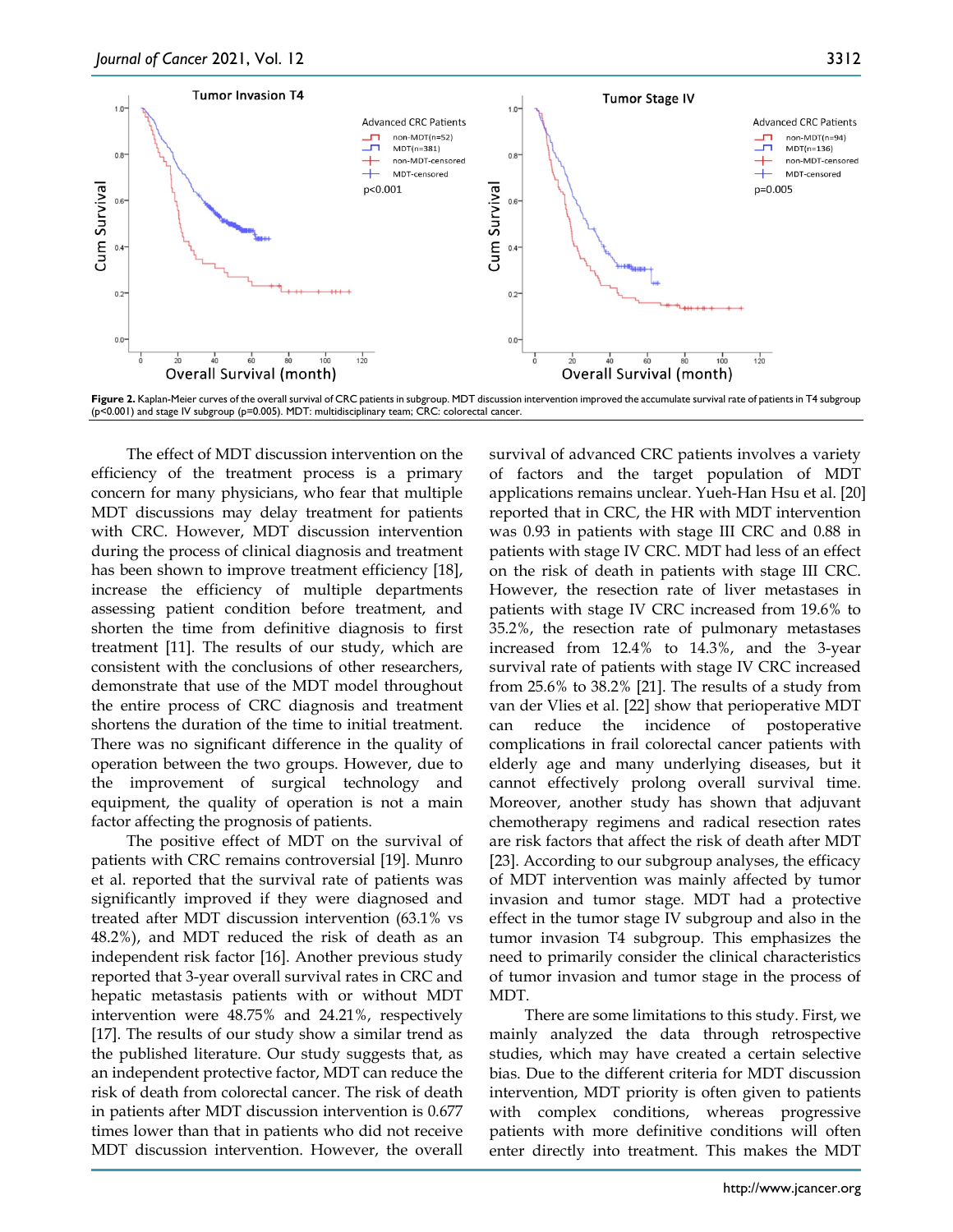and non-MDT groups biased in the severity of disease. Therefore, in the process of statistical analysis, we used adjustive statistical methods to reduce the bias. Second, there is no standard discipline configuration for MDT in patients with a definitive condition, which may alter the effectiveness of MDT discussion intervention. Third, all patients in this study were admitted to the hospital for surgical treatment, but some patients were enrolled in the group after receiving neoadjuvant therapy. Thus, it was not possible to evaluate the effect of MDT discussion intervention on preoperative treatment or the effect of preoperative treatment on patient prognosis and overall survival. Finally, great strides have been made to improve efficacy of therapeutic drugs and technologies applied to clinical treatment. With respect to survival analysis, it was difficult to differentiate between the influence of MDT discussion intervention and the effectiveness of new postoperative chemotherapy on overall patient survival. But according to our database, all chemotherapy regimens were first-line chemotherapy regimens recommended in NCCN guidelines between 2008 and 2014, we think that the impact of the development of chemotherapy regimens on our research conclusions is acceptable.

In conclusion, MDT discussion intervention can accelerate the treatment process of advanced CRC. MDT discussion intervention can significantly reduce the risk of death of patients with advanced CRC, and especially improve the overall survival of stage IV and invasion T4 CRC patients. The clinical characteristics of tumor invasion and tumor stage must be the primary consideration when judging whether patients need to conduct MDT discussions. A unified and standardized implementation for MDT intervention remains to be established, and more prospective clinical studies with large sample sizes are needed to provide a theoretical basis for evaluating the effectiveness of MDT intervention.

### **Abbreviations**

CRC: colorectal cancer; MDT: multidisciplinary team; CEA: carcinoembryonic antigen; CA 19-9: carbohydrate antigen 19-9; HR: hazard ratio; PH: proportional hazard; TTT: time to treatment; TME: total mesorectal excision; RLN: regional lymph nodes; CI: confidence interval.

## **Supplementary Material**

Supplementary table S1. http://www.jcancer.org/v12p3307s1.pdf

### **Acknowledgements**

### **Author Contributions**

Huaqi Zhang and Jishang Yu collated the data, carried on the data statistical analysis and drafted the manuscript. Zhewei Wei contributed to the data statistical analysis. Wenhui Wu gave guidance on statistical analysis methods. Changhua Zhang and Yulong He provided the conception of this study and revised the manuscript. All authors read and approved the final manuscript.

### **Funding**

This study was supported by Sanming Project of Medicine in Shenzhen (No. SZSM201911010).

### **Competing Interests**

The authors have declared that no competing interest exists.

### **References**

- 1. Bray F, Ferlay J, Soerjomataram I, Siegel RL, Torre LA, Jemal A. Global cancer statistics 2018: GLOBOCAN estimates of incidence and mortality worldwide for 36 cancers in 185 countries. CA Cancer J Clin. 2018; 68: 394-424.
- 2. Benson AB, Venook AP, Al-Hawary MM, Cederquist L, Chen YJ, Ciombor KK, et al. Rectal Cancer, Version 2.2018, NCCN Clinical Practice Guidelines in Oncology. J Natl Compr Canc Netw. 2018; 16: 874-901.
- 3. Benson AR, Venook AP, Cederquist L, Chan E, Chen YJ, Cooper HS, et al. Colon Cancer, Version 1.2017, NCCN Clinical Practice Guidelines in Oncology. J Natl Compr Canc Netw. 2017; 15: 370-98.
- 4. Fernando C, Frizelle F, Wakeman C, Frampton C, Robinson B. Colorectal multidisciplinary meeting audit to determine patient benefit. Anz J Surg. 2017; 87: E173-7.
- 5. van de Velde CJ, Aristei C, Boelens PG, Beets-Tan RG, Blomqvist L, Borras JM, et al. EURECCA colorectal: multidisciplinary mission statement on better care for patients with colon and rectal cancer in Europe. Eur J Cancer. 2013; 49: 2784-90.
- 6. McAvoy B. 'Optimising cancer care in Australia'. Aust Fam Physician. 2003; 32: 369-72.
- 7. Blazeby JM, Wilson L, Metcalfe C, Nicklin J, English R, Donovan JL. Analysis of clinical decision-making in multi-disciplinary cancer teams. Ann Oncol. 2006; 17: 457-60.
- 8. Wilson EE, Thompson SK, Bull J, Jones B, Price T, Devitt PG, et al. Improving care for patients with oesophageal and gastric cancer: impact of a statewide multidisciplinary team. Anz J Surg. 2016; 86: 270-3.
- 9. Davies AR, Deans DAC, Penman I, Plevris JN, Fletcher J, Wall L, et al. The multidisciplinary team meeting improves staging accuracy and treatment selection for gastro-esophageal cancer. Dis Esophagus. 2006; 19: 496-503.
- 10. Di L, Wu H, Zhu R, Li Y, Wu X, Xie R, et al. Multi-disciplinary team for early gastric cancer diagnosis improves the detection rate of early gastric cancer. Bmc Gastroenterol. 2017; 17: 147-9.
- 11. Kozak VN, Khorana AA, Amarnath S, Glass KE, Kalady MF. Multidisciplinary Clinics for Colorectal Cancer Care Reduces Treatment Time. Clin Colorectal Canc. 2017; 16: 366-71.
- 12. Nikolovski Z, Watters DAK, Stupart D, Guest GD. Colorectal multidisciplinary meetings: how do they affect the timeliness of treatment? Anz J Surg. 2017; 87: E112-5.
- 13. Snelgrove RC, Subendran J, Jhaveri K, Thipphavong S, Cummings B, Brierley J, et al. Effect of Multidisciplinary Cancer Conference on Treatment Plan for Patients With Primary Rectal Cancer. Dis Colon Rectum. 2015; 58: 653-8.
- 14. Jung SM, Hong YS, Kim TW, Park JH, Kim JH, Park SH, et al. Impact of a Multidisciplinary Team Approach for Managing Advanced and Recurrent Colorectal Cancer. World J Surg. 2018; 42: 2227-33.
- 15. Richardson B, Preskitt J, Lichliter W, Peschka S, Carmack S, de Prisco G, et al. The effect of multidisciplinary teams for rectal cancer on delivery of care and patient outcome: has the use of multidisciplinary teams for rectal cancer affected the utilization of available resources, proportion of patients meeting the standard of care, and does this translate into changes in patient outcome? Am J Surg. 2016; 211: 46-52.
- 16. Munro A, Brown M, Niblock P, Steele R, Carey F. Do Multidisciplinary Team (MDT) processes influence survival in patients with colorectal cancer? A population-based experience. Bmc Cancer. 2015; 15: 686-95.
- 17. Chen CH, Hsieh MC, Lao WT, Lin EK, Lu YJ, Wu SY. Multidisciplinary team intervention associated with improved survival for patients with colorectal